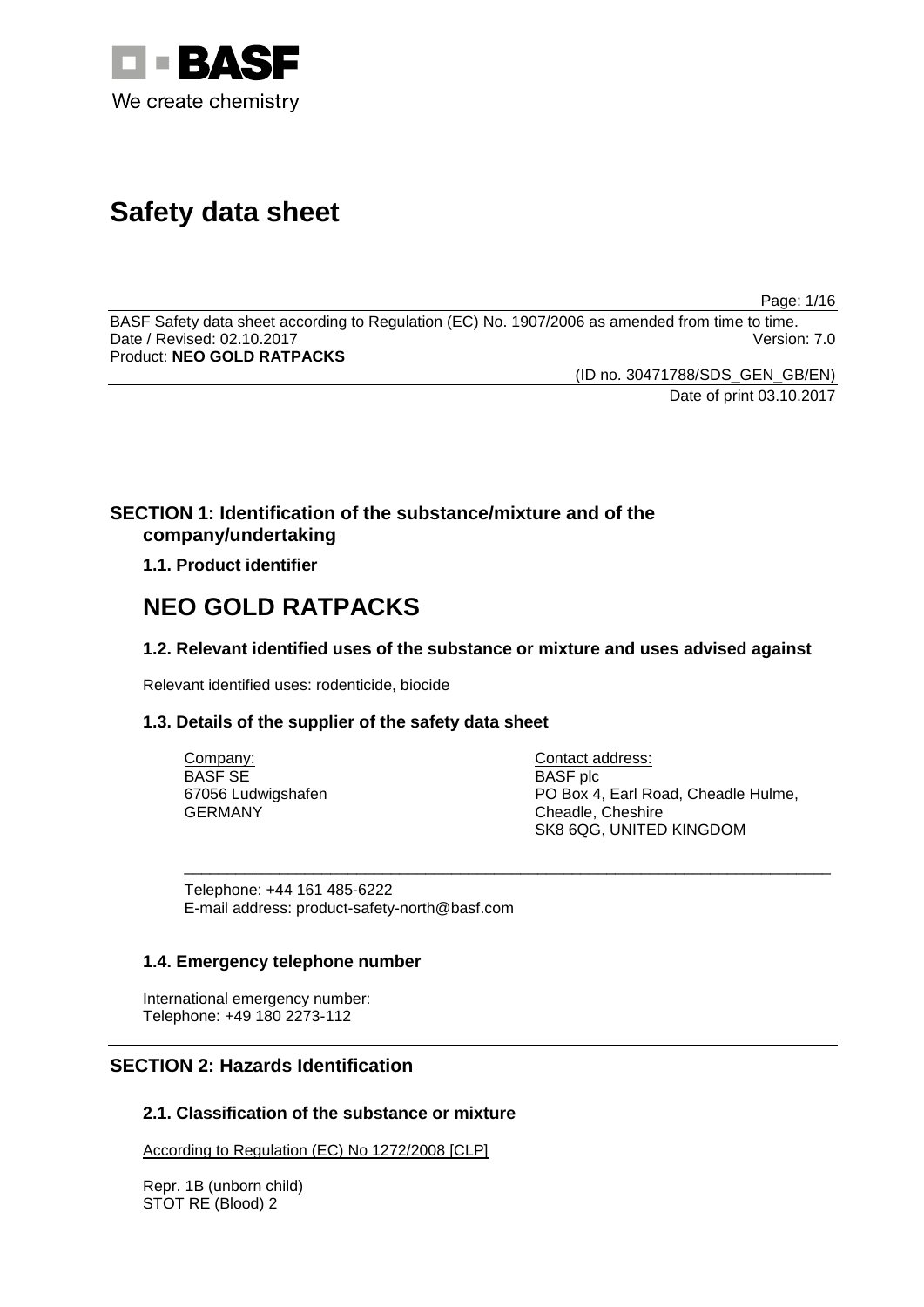Page: 2/16

BASF Safety data sheet according to Regulation (EC) No. 1907/2006 as amended from time to time. Date / Revised: 02.10.2017 Version: 7.0 Product: **NEO GOLD RATPACKS**

> (ID no. 30471788/SDS\_GEN\_GB/EN) Date of print 03.10.2017

#### H360D, H373

For the classifications not written out in full in this section the full text can be found in section 16.

## **2.2. Label elements**

Globally Harmonized System (GHS) in accordance with UK regulations.

Pictogram: Signal Word: Danger Hazard Statement: H360D May damage the unborn child. H373 May cause damage to organs (blood) through prolonged or repeated exposure. Precautionary Statement: P101 If medical advice is needed, have product container or label at hand.<br>P102 Seep out of reach of children. P102 Keep out of reach of children.<br>P103 Read label before use. Read label before use. Precautionary Statements (Prevention): P201 **Obtain special instructions before use.**<br>P202 Do not handle until all safety precaution Do not handle until all safety precautions have been read and understood. P260 Do not breathe dust.<br>P280 Wear protective dlov Wear protective gloves/clothing. Precautionary Statements (Response):<br>P308 + P311 IF exposed or P308 + P311 IF exposed or concerned: Call a POISON CENTER or doctor/physician.<br>P314 Get medical advice/attention if you feel unwell. Get medical advice/attention if you feel unwell. Precautionary Statements (Storage): P405 Store locked up. Precautionary Statements (Disposal): P501 Dispose of contents/container in accordance with local regulations. Labeling of special preparations (GHS): Only for professional users. According to Regulation (EC) No 1272/2008 [CLP]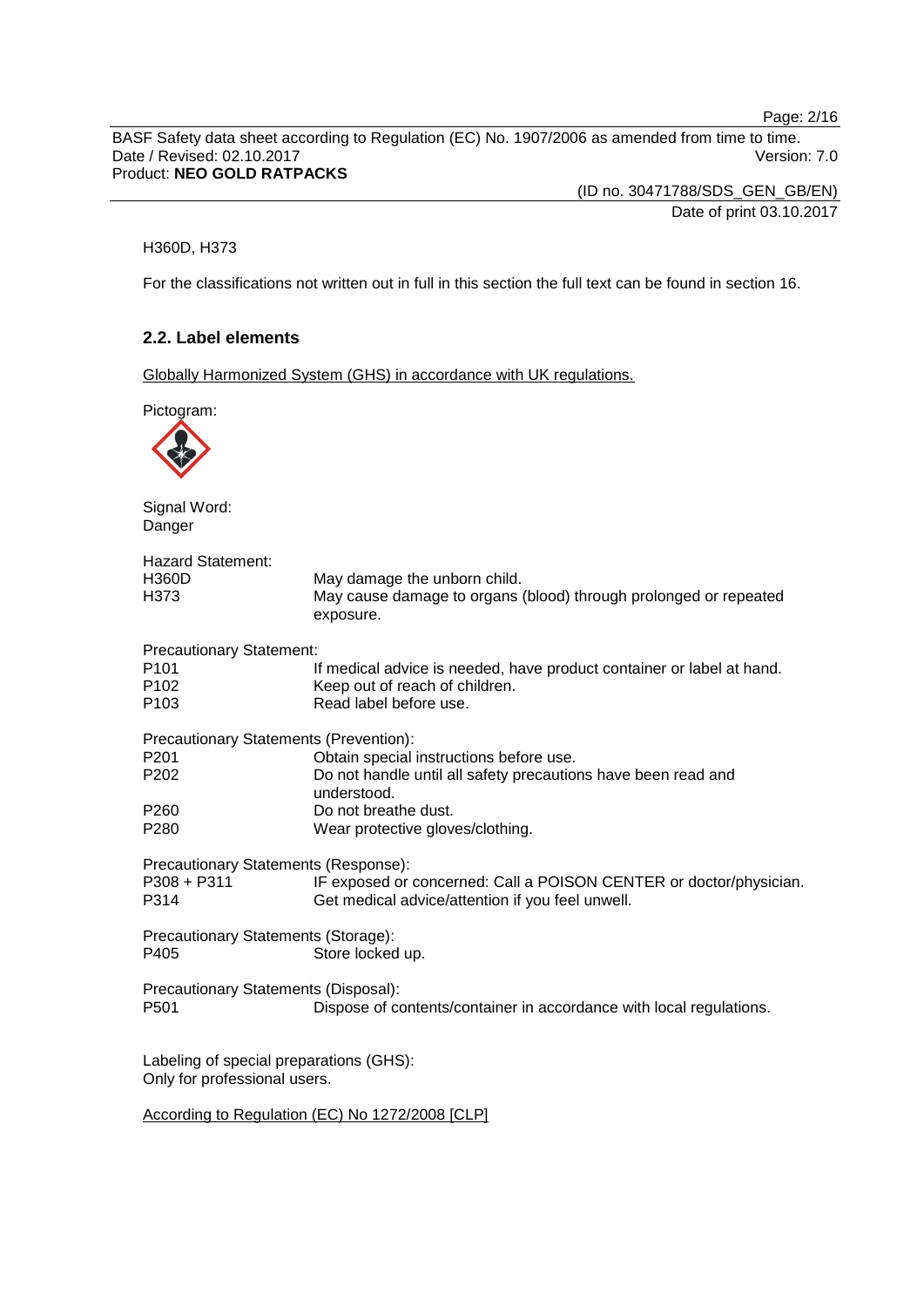Page: 3/16

BASF Safety data sheet according to Regulation (EC) No. 1907/2006 as amended from time to time. Date / Revised: 02.10.2017 Version: 7.0 Product: **NEO GOLD RATPACKS**

(ID no. 30471788/SDS\_GEN\_GB/EN)

Date of print 03.10.2017

Hazard determining component(s) for labelling: DIFENACOUM

## **2.3. Other hazards**

According to Regulation (EC) No 1272/2008 [CLP]

See section 12 - Results of PBT and vPvB assessment.

This product is hazardous to mammals, including domesticated animals, and birds. Exposure of nontarget animals should be prevented.

# **SECTION 3: Composition/Information on Ingredients**

## **3.1. Substances**

Not applicable

## **3.2. Mixtures**

Chemical nature

Biocidal product, rodenticide, Bait

Hazardous ingredients (GHS) according to Regulation (EC) No. 1272/2008

3-(3-biphenyl-4-yl-1,2,3,4-tetrahydro-1-naphthyl)-4-hydroxycoumarin; difenacoum

Content (W/W): 0.005 % CAS Number: 56073-07-5 EC-Number: 259-978-4 INDEX-Number: 607-157-00-X Acute Tox. 1 (Inhalation - dust) Acute Tox. 1 (oral) Acute Tox. 1 (dermal) Repr. 1B (unborn child) STOT RE (Blood) 1 Aquatic Acute 1 Aquatic Chronic 1 M-factor acute: 10 M-factor chronic: 10 H310, H330, H300, H360D, H372, H400, H410

Specific concentration limit: Repr. 1B: >= 0.003 % STOT RE 1: >= 0.02 % STOT RE 2: >= 0.002 %

Wheat flour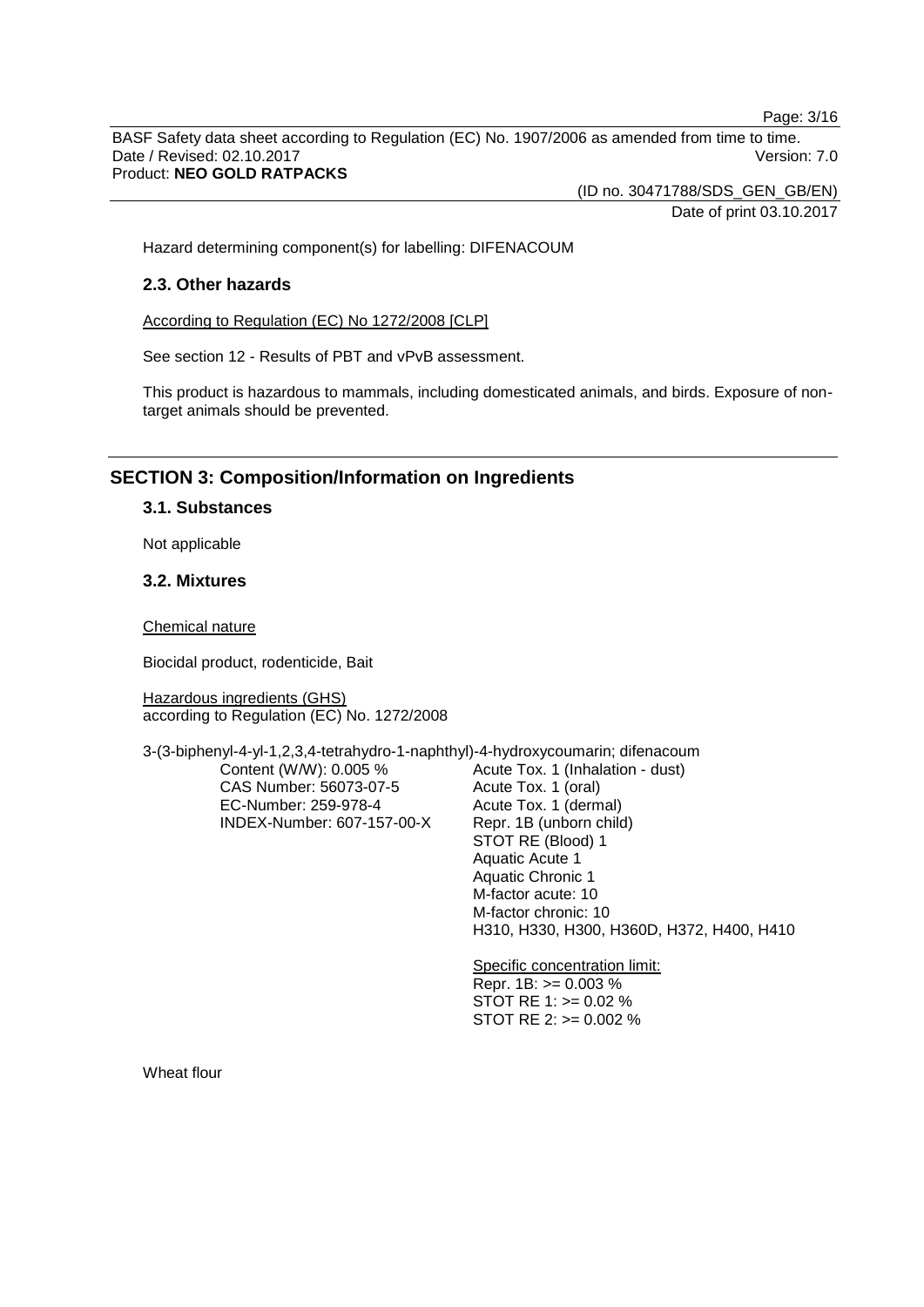Page: 4/16

BASF Safety data sheet according to Regulation (EC) No. 1907/2006 as amended from time to time. Date / Revised: 02.10.2017 Version: 7.0 Product: **NEO GOLD RATPACKS**

(ID no. 30471788/SDS\_GEN\_GB/EN)

Date of print 03.10.2017

Content (W/W): < 100 % CAS Number: 130498-22-5 EC-Number: 310-127-6

Cut wheat

Content (W/W): < 10 % CAS Number: 130498-22-5 EC-Number: 310-127-6

For the classifications not written out in full in this section, including the hazard classes and the hazard statements, the full text is listed in section 16.

## **SECTION 4: First-Aid Measures**

## **4.1. Description of first aid measures**

First aid personnel should pay attention to their own safety. If the patient is likely to become unconscious, place and transport in stable sideways position (recovery position). Immediately remove contaminated clothing.

If inhaled: Keep patient calm, remove to fresh air, seek medical attention.

On skin contact: Immediately wash thoroughly with soap and water, seek medical attention.

On contact with eyes: Wash affected eyes for at least 15 minutes under running water with eyelids held open.

On ingestion:

Immediately rinse mouth and then drink 200-300 ml of water, seek medical attention.

## **4.2. Most important symptoms and effects, both acute and delayed**

Symptoms: coagulation disorders

Increased tendency to bleed.

In severe cases, massive bleeding from internal organs may result in circulatory shock, which could prove fatal.

The onset of symptoms is delayed for up to 4 days after uptake.

Hazards: The substance / product is an anticoagulant rodenticide with a coumarin-type mode of action.

## **4.3. Indication of any immediate medical attention and special treatment needed**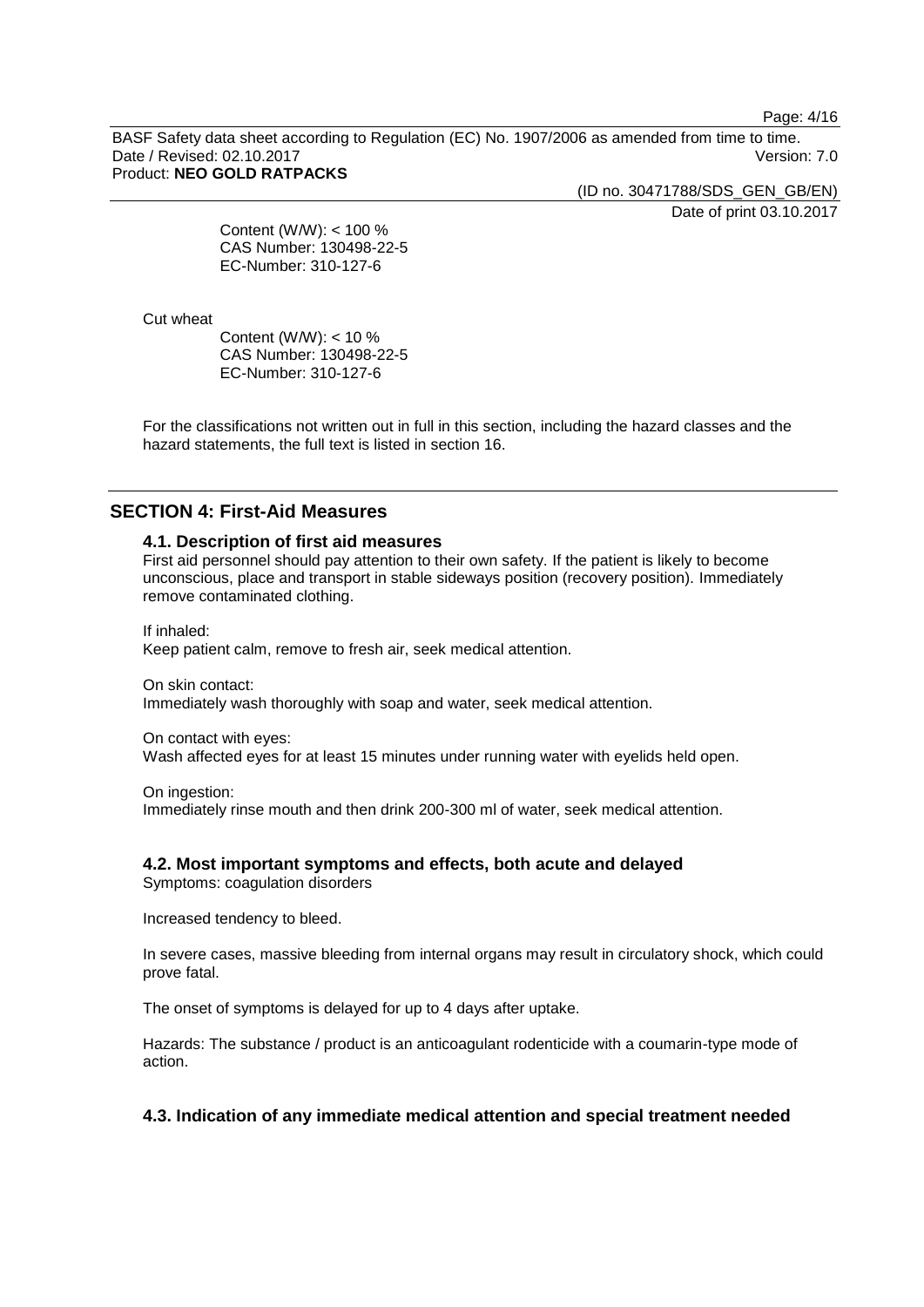Page: 5/16

BASF Safety data sheet according to Regulation (EC) No. 1907/2006 as amended from time to time. Date / Revised: 02.10.2017 **Version: 7.0** Product: **NEO GOLD RATPACKS**

(ID no. 30471788/SDS\_GEN\_GB/EN)

Date of print 03.10.2017

Treatment: Symptomatic treatment (decontamination, vital functions). Antidote: Vitamin K1 preparation as antidote.

# **SECTION 5: Fire-Fighting Measures**

**5.1. Extinguishing media** Suitable extinguishing media: water spray, dry powder, foam

Unsuitable extinguishing media for safety reasons: carbon dioxide, water jet

## **5.2. Special hazards arising from the substance or mixture**

carbon monoxide, Carbon dioxide, nitrogen oxides The substances/groups of substances mentioned can be released in case of fire.

## **5.3. Advice for fire-fighters**

Special protective equipment: Wear self-contained breathing apparatus and chemical-protective clothing.

Further information:

Collect contaminated extinguishing water separately, do not allow to reach sewage or effluent systems. Dispose of fire debris and contaminated extinguishing water in accordance with official regulations. In case of fire and/or explosion do not breathe fumes. Keep containers cool by spraying with water if exposed to fire.

# **SECTION 6: Accidental Release Measures**

#### **6.1. Personal precautions, protective equipment and emergency procedures**

Avoid dust formation. Use personal protective clothing. Avoid contact with the skin, eyes and clothing.

## **6.2. Environmental precautions**

Do not discharge into drains/surface waters/groundwater. Do not discharge into the subsoil/soil.

Do not allow contamination of public drains or surface or ground waters. Inform local water plc if spillage enters drains and the Environment Agency (England & Wales), the Scottish Environmental Protection Agency (Scotland), or the Environment and Heritage Service (Northern Ireland) if it enters surface or ground waters. Keep people and animals away.

## **6.3. Methods and material for containment and cleaning up**

For small amounts: Contain with dust binding material and dispose of. For large amounts: Sweep/shovel up.

Avoid raising dust. Dispose of absorbed material in accordance with regulations. Collect waste in suitable containers, which can be labeled and sealed. Clean contaminated floors and objects thoroughly with water and detergents, observing environmental regulations. Wear suitable protective equipment.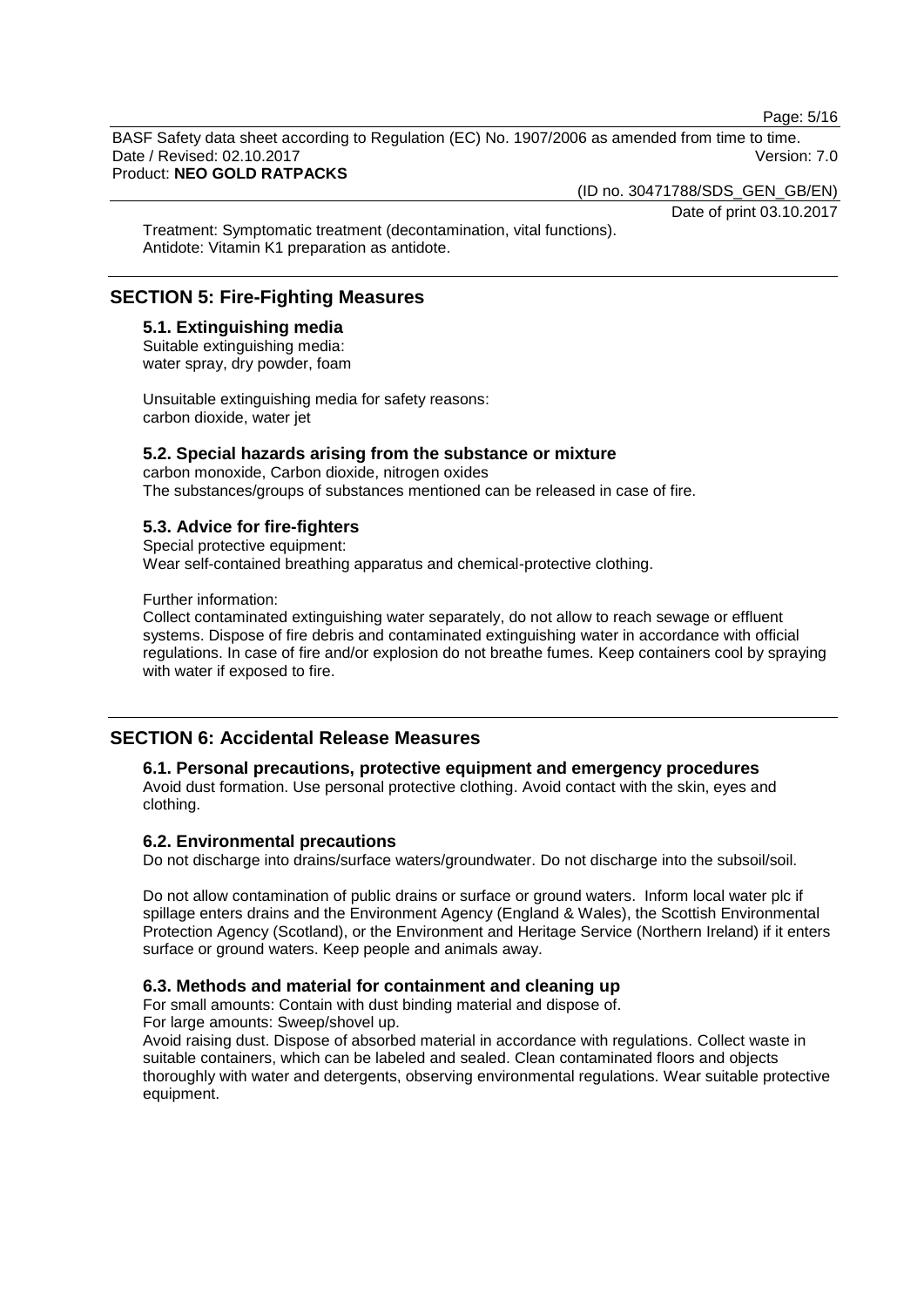Page: 6/16

BASF Safety data sheet according to Regulation (EC) No. 1907/2006 as amended from time to time. Date / Revised: 02.10.2017 **Version: 7.0** Product: **NEO GOLD RATPACKS**

(ID no. 30471788/SDS\_GEN\_GB/EN)

Date of print 03.10.2017

## **6.4. Reference to other sections**

Information regarding exposure controls/personal protection and disposal considerations can be found in section 8 and 13.

# **SECTION 7: Handling and Storage**

# **7.1. Precautions for safe handling**

No special measures necessary if stored and handled correctly. Ensure thorough ventilation of stores and work areas. When using do not eat, drink or smoke. Hands and/or face should be washed before breaks and at the end of the shift.

Do not apply in the open – cover bait points or use bait boxes. If dead and/or dying rats or mice are found during and after the control program, these must be cleared away immediately in order to avoid secondary poisoning phenomena.

Protection against fire and explosion:

Dust can form an explosive mixture with air. Avoid dust formation. Prevent electrostatic charge sources of ignition should be kept well clear - fire extinguishers should be kept handy.

## **7.2. Conditions for safe storage, including any incompatibilities**

Segregate from foods and animal feeds. Odour-sensitive: Segregate from products releasing odours. Further information on storage conditions: Protect against moisture. Keep away from heat. Protect from direct sunlight.

## **7.3. Specific end use(s)**

For the relevant identified use(s) listed in Section 1 the advice mentioned in this section 7 is to be observed.

# **SECTION 8: Exposure Controls/Personal Protection**

## **8.1. Control parameters**

#### Components with occupational exposure limits

Refer to the current edition of HSE Guidance Note EH40 Occupational Exposure Limits (United Kingdom). For normal use and handling refer to the product label/leaflet. In all other cases the following apply.

No occupational exposure limits known.

## **8.2. Exposure controls**

#### Personal protective equipment

#### Respiratory protection:

Suitable respiratory protection for lower concentrations or short-term effect: Particle filter with high efficiency for solid and liquid particles (e.g. EN 143 or 149, Type P3 or FFP3).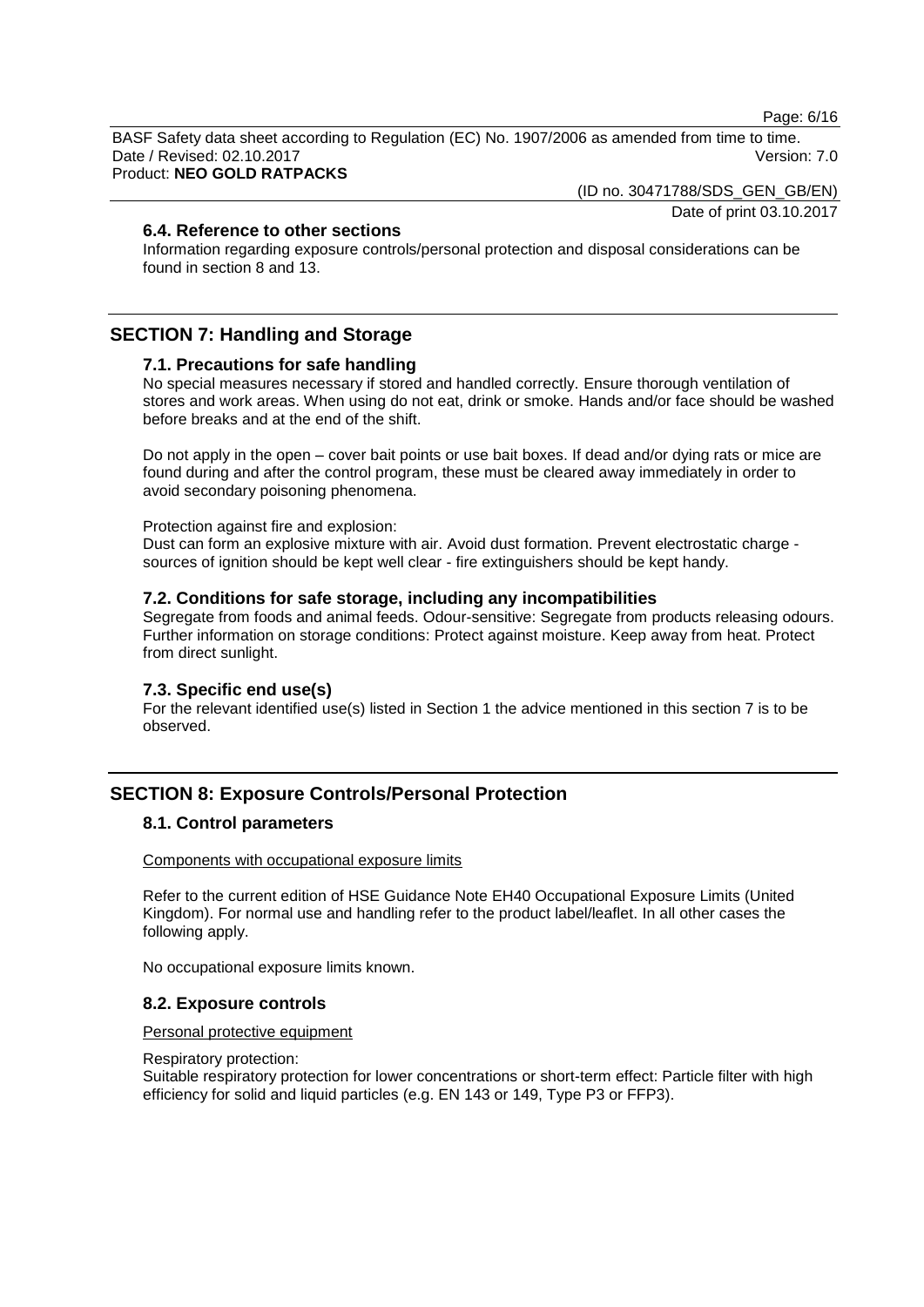Page: 7/16

BASF Safety data sheet according to Regulation (EC) No. 1907/2006 as amended from time to time. Date / Revised: 02.10.2017 Version: 7.0 Product: **NEO GOLD RATPACKS**

(ID no. 30471788/SDS\_GEN\_GB/EN)

Date of print 03.10.2017

Hand protection:

Protective gloves (EN 374) are required for the safe handling of this product and are also recommended for protection against rodent-borne diseases.

e.g. nitrile rubber (0.4 mm), chloroprene rubber (0.5 mm), polyvinylchloride (0.7 mm) and other Manufacturer's directions for use should be observed because of great diversity of types.

Eye protection:

Required when there is a risk of eye contact., Safety glasses with side-shields (frame goggles) (e.g. EN 166)

#### Body protection:

Body protection must be chosen depending on activity and possible exposure, e.g. apron, protecting boots, chemical-protection suit (according to EN 14605 in case of splashes or EN ISO 13982 in case of dust).

#### General safety and hygiene measures

Handle in accordance with good industrial hygiene and safety practice. Wearing of closed work clothing is recommended. Store work clothing separately. Keep away from food, drink and animal feeding stuffs.

Environmental exposure controls For information regarding environmental exposure controls, see Section 6.

# **SECTION 9: Physical and Chemical Properties**

## **9.1. Information on basic physical and chemical properties**

| Form:             | solid, granules                                                                             |
|-------------------|---------------------------------------------------------------------------------------------|
| Colour:           | blue-green                                                                                  |
| Odour:            | odourless                                                                                   |
| Odour threshold:  |                                                                                             |
|                   | not applicable, odour not perceivable                                                       |
| pH value:         |                                                                                             |
|                   | not soluble. The statements are<br>based on the properties of the<br>individual components. |
| Melting point:    |                                                                                             |
|                   | not applicable                                                                              |
| Boiling point:    |                                                                                             |
|                   | not applicable                                                                              |
| Flash point:      |                                                                                             |
|                   | not applicable                                                                              |
| Evaporation rate: |                                                                                             |
|                   | not applicable                                                                              |
| Flammability:     | not flammable                                                                               |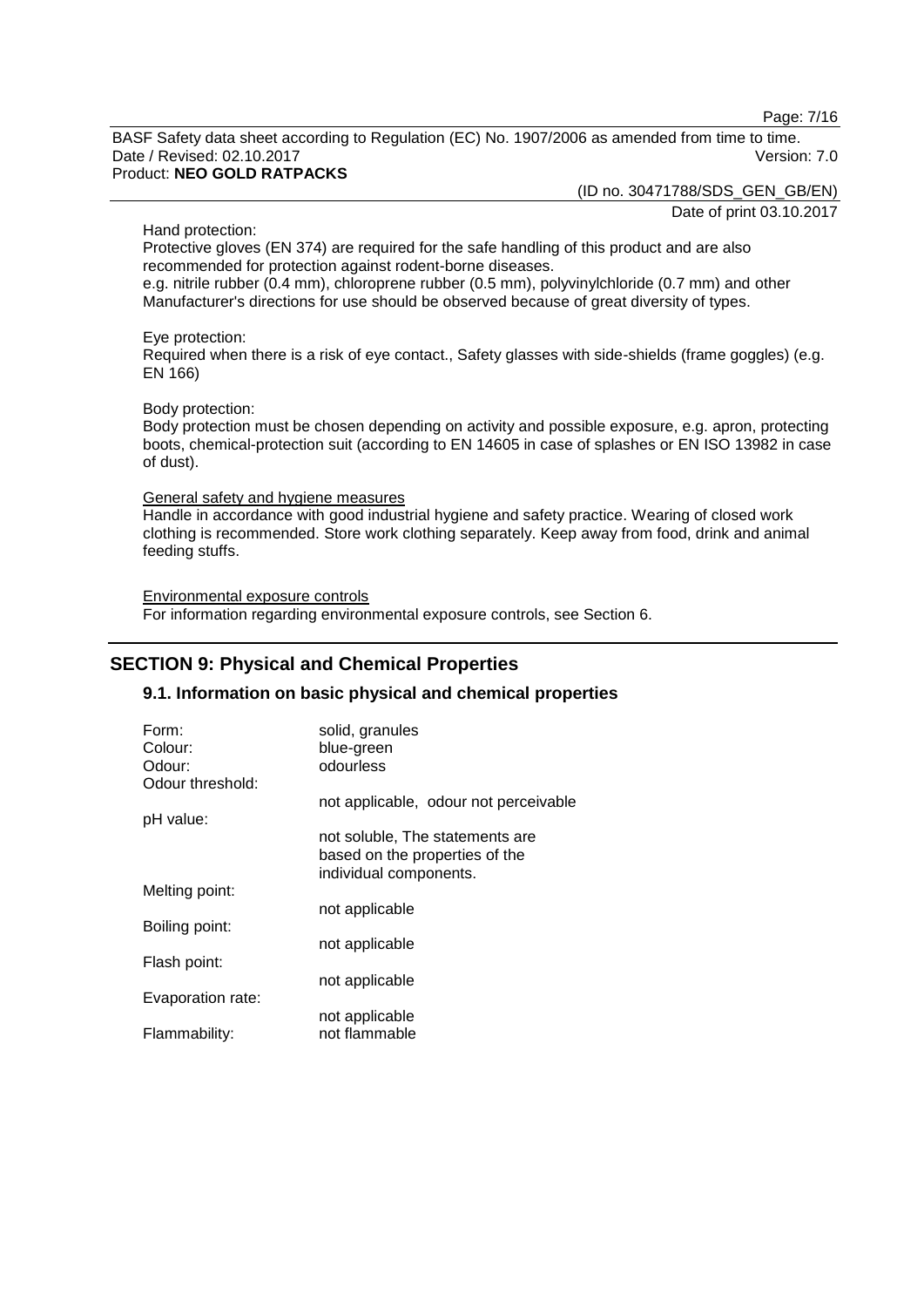Page: 8/16

BASF Safety data sheet according to Regulation (EC) No. 1907/2006 as amended from time to time. Date / Revised: 02.10.2017 Version: 7.0 Product: **NEO GOLD RATPACKS**

(ID no. 30471788/SDS\_GEN\_GB/EN)

|                                                                                                                                                            | Date of print 03.10.2017                                                               |  |
|------------------------------------------------------------------------------------------------------------------------------------------------------------|----------------------------------------------------------------------------------------|--|
| Lower explosion limit:                                                                                                                                     |                                                                                        |  |
|                                                                                                                                                            | As a result of our experience with this                                                |  |
|                                                                                                                                                            | product and our knowledge of its                                                       |  |
|                                                                                                                                                            | composition we do not expect any                                                       |  |
|                                                                                                                                                            | hazard as long as the product is used                                                  |  |
|                                                                                                                                                            | appropriately and in accordance with<br>the intended use.                              |  |
| Upper explosion limit:                                                                                                                                     |                                                                                        |  |
|                                                                                                                                                            | As a result of our experience with this                                                |  |
|                                                                                                                                                            | product and our knowledge of its                                                       |  |
|                                                                                                                                                            | composition we do not expect any                                                       |  |
|                                                                                                                                                            | hazard as long as the product is used                                                  |  |
|                                                                                                                                                            | appropriately and in accordance with                                                   |  |
|                                                                                                                                                            | the intended use.                                                                      |  |
| Vapour pressure:                                                                                                                                           |                                                                                        |  |
|                                                                                                                                                            | not applicable                                                                         |  |
| Density:                                                                                                                                                   | approx. 0.83 g/cm3                                                                     |  |
|                                                                                                                                                            | (20 °C)                                                                                |  |
| Relative vapour density (air):                                                                                                                             |                                                                                        |  |
|                                                                                                                                                            | not applicable                                                                         |  |
| Solubility in water:                                                                                                                                       | not soluble                                                                            |  |
| Information on: 3-(3-biphenyl-4-yl-1,2,3,4-tetrahydro-1-naphthyl)-4-hydroxycoumarin; difenacoum<br>Partitioning coefficient n-octanol/water (log Kow): 7.6 |                                                                                        |  |
|                                                                                                                                                            | (20 °C)                                                                                |  |
|                                                                                                                                                            |                                                                                        |  |
| Self ignition:                                                                                                                                             | not self-igniting                                                                      |  |
|                                                                                                                                                            | Information based on the main                                                          |  |
|                                                                                                                                                            | components.                                                                            |  |
|                                                                                                                                                            | Thermal decomposition: No decomposition if stored and handled as prescribed/indicated. |  |
| Viscosity, dynamic:                                                                                                                                        |                                                                                        |  |
|                                                                                                                                                            | not applicable, the product is a solid                                                 |  |
| Explosion hazard:                                                                                                                                          | not explosive                                                                          |  |
| Fire promoting properties:<br>not fire-propagating                                                                                                         |                                                                                        |  |
|                                                                                                                                                            |                                                                                        |  |
| 9.2. Other information                                                                                                                                     |                                                                                        |  |

Self heating ability: It is not a substance capable of spontaneous heating.

# **SECTION 10: Stability and Reactivity**

## **10.1. Reactivity**

No hazardous reactions if stored and handled as prescribed/indicated.

## **10.2. Chemical stability**

The product is stable if stored and handled as prescribed/indicated.

# **10.3. Possibility of hazardous reactions**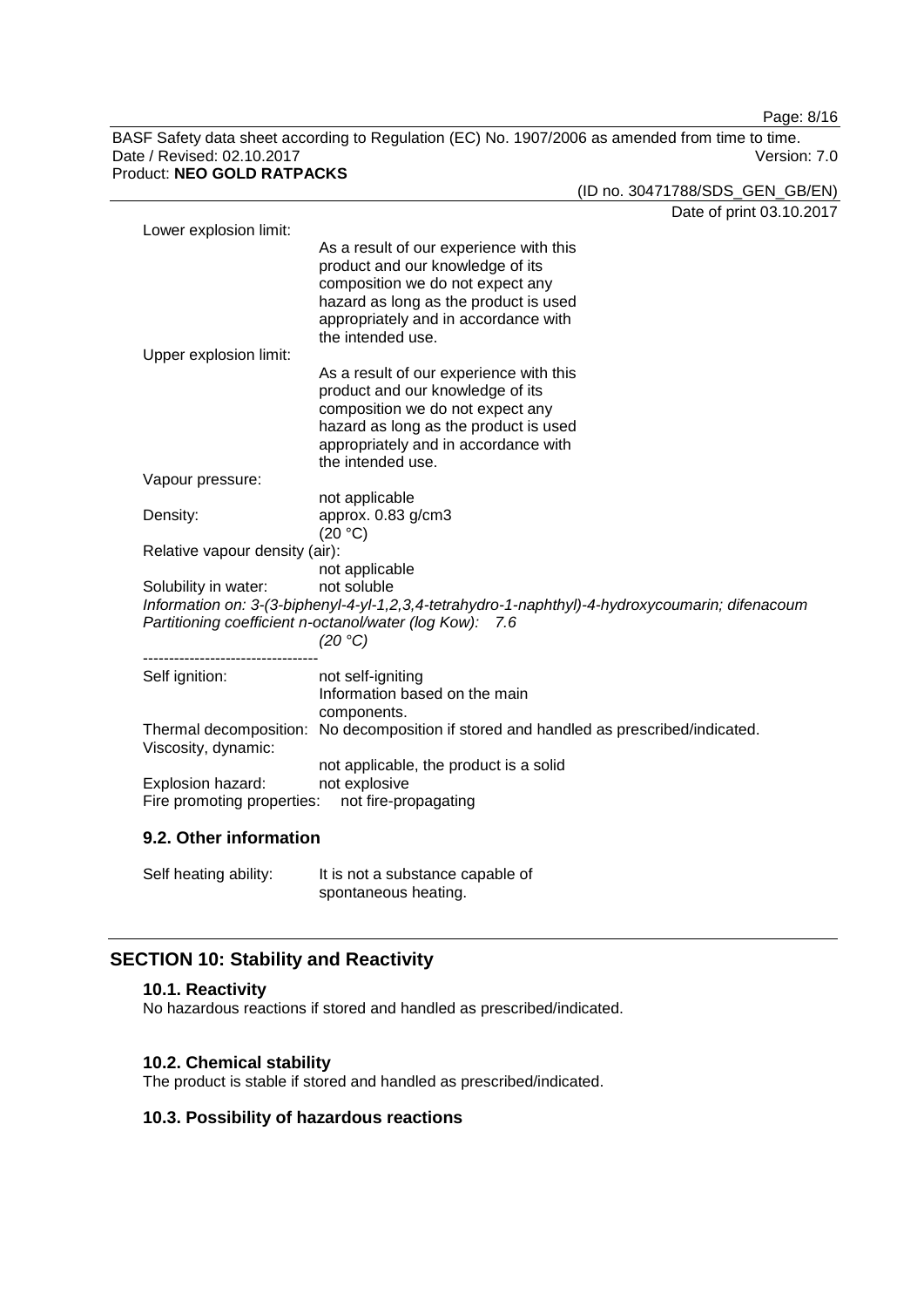Page: 9/16

BASF Safety data sheet according to Regulation (EC) No. 1907/2006 as amended from time to time. Date / Revised: 02.10.2017 Version: 7.0 Product: **NEO GOLD RATPACKS**

(ID no. 30471788/SDS\_GEN\_GB/EN)

Date of print 03.10.2017

No hazardous reactions if stored and handled as prescribed/indicated.

#### **10.4. Conditions to avoid**

See MSDS section 7 - Handling and storage.

#### **10.5. Incompatible materials**

Substances to avoid: strong acids, strong bases, strong oxidizing agents

#### **10.6. Hazardous decomposition products**

Hazardous decomposition products: No hazardous decomposition products if stored and handled as prescribed/indicated.

# **SECTION 11: Toxicological Information**

#### **11.1. Information on toxicological effects**

Acute toxicity

Assessment of acute toxicity:

Virtually nontoxic after a single ingestion. Virtually nontoxic by inhalation. Virtually nontoxic after a single skin contact. The product has not been tested. The statement has been derived from the properties of the individual components.

Experimental/calculated data: LD50 rat (oral): 36,000 mg/kg

LC50 rat (by inhalation): 72.92 - 116.96 mg/l 4 h

LD50 rat (dermal): 1,260,000 mg/kg

**Irritation** 

Assessment of irritating effects: Not irritating to the skin. Not irritating to the eyes. The product has not been tested. The statement has been derived from the properties of the individual components.

Experimental/calculated data: Skin corrosion/irritation rabbit: non-irritant

Serious eye damage/irritation rabbit: non-irritant

Respiratory/Skin sensitization

Assessment of sensitization: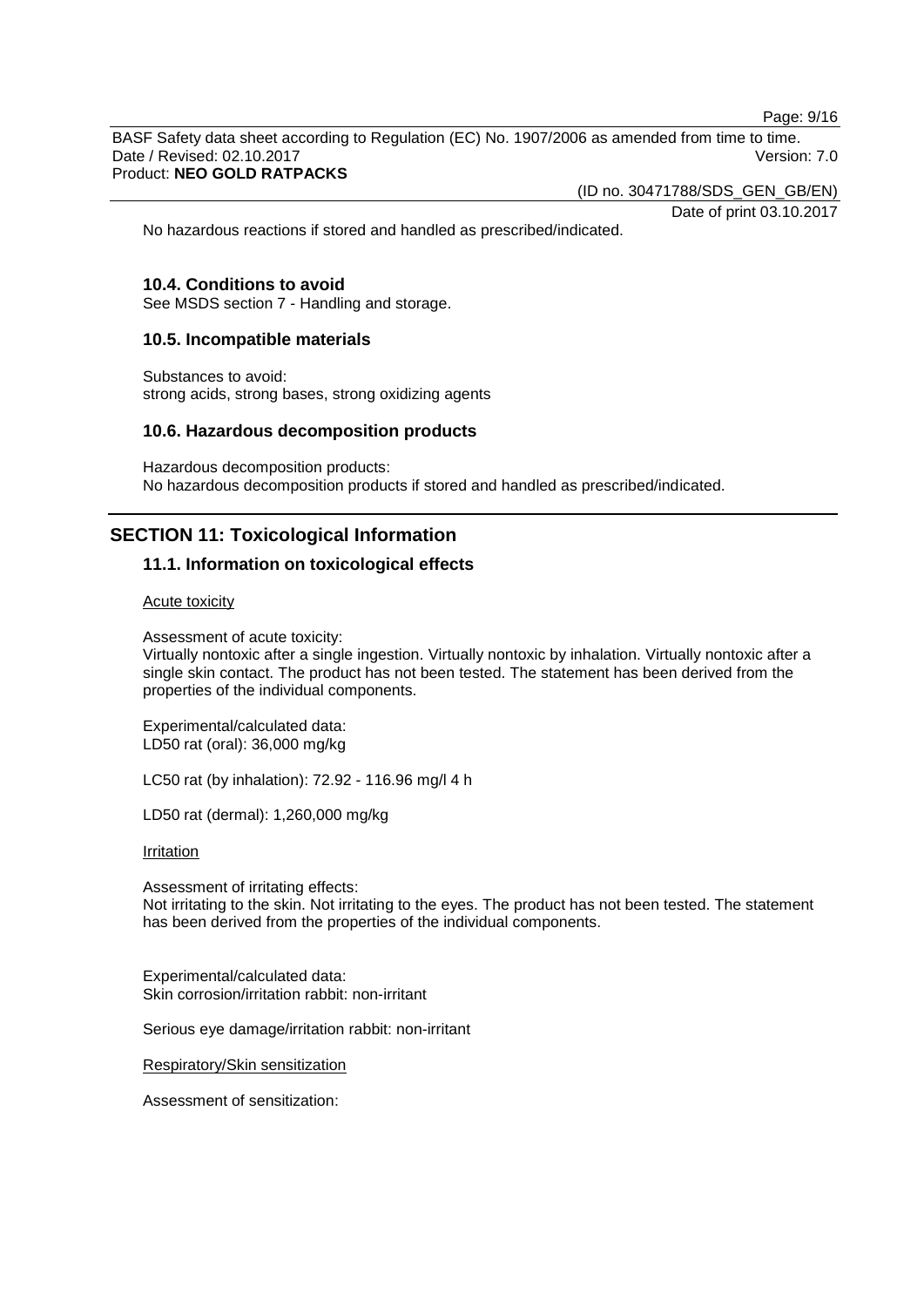Page: 10/16

BASF Safety data sheet according to Regulation (EC) No. 1907/2006 as amended from time to time. Date / Revised: 02.10.2017 **Version: 7.0** 

#### Product: **NEO GOLD RATPACKS**

(ID no. 30471788/SDS\_GEN\_GB/EN)

Date of print 03.10.2017

There is no evidence of a skin-sensitizing potential. The product has not been tested. The statement has been derived from the properties of the individual components.

Experimental/calculated data:

guinea pig: Skin sensitizing effects were not observed in animal studies.

#### Germ cell mutagenicity

Assessment of mutagenicity:

Mutagenicity tests revealed no genotoxic potential. The product has not been tested. The statement has been derived from the properties of the individual components.

#### **Carcinogenicity**

Assessment of carcinogenicity:

The results of various animal studies gave no indication of a carcinogenic effect. The product has not been tested. The statement has been derived from the properties of the individual components.

#### Reproductive toxicity

Assessment of reproduction toxicity:

The results of animal studies gave no indication of a fertility impairing effect. The product has not been tested. The statement has been derived from the properties of the individual components.

#### Developmental toxicity

Assessment of teratogenicity:

The product has not been tested. The statement has been derived from the properties of the individual components.

*Information on: 3-(3-biphenyl-4-yl-1,2,3,4-tetrahydro-1-naphthyl)-4-hydroxycoumarin; difenacoum Assessment of teratogenicity:*

*No indications of a developmental toxic / teratogenic effect were seen in animal studies.*

*EU-classification The substance belongs to the group of anticoagulant rodenticides structurally similar to warfarin, which are collectively classified similar to warfarin.* ----------------------------------

#### Specific target organ toxicity (single exposure)

Assessment of STOT single:

Based on the available information there is no specific target organ toxicity to be expected after a single exposure.

Remarks: The product has not been tested. The statement has been derived from the properties of the individual components.

Repeated dose toxicity and Specific target organ toxicity (repeated exposure)

Assessment of repeated dose toxicity: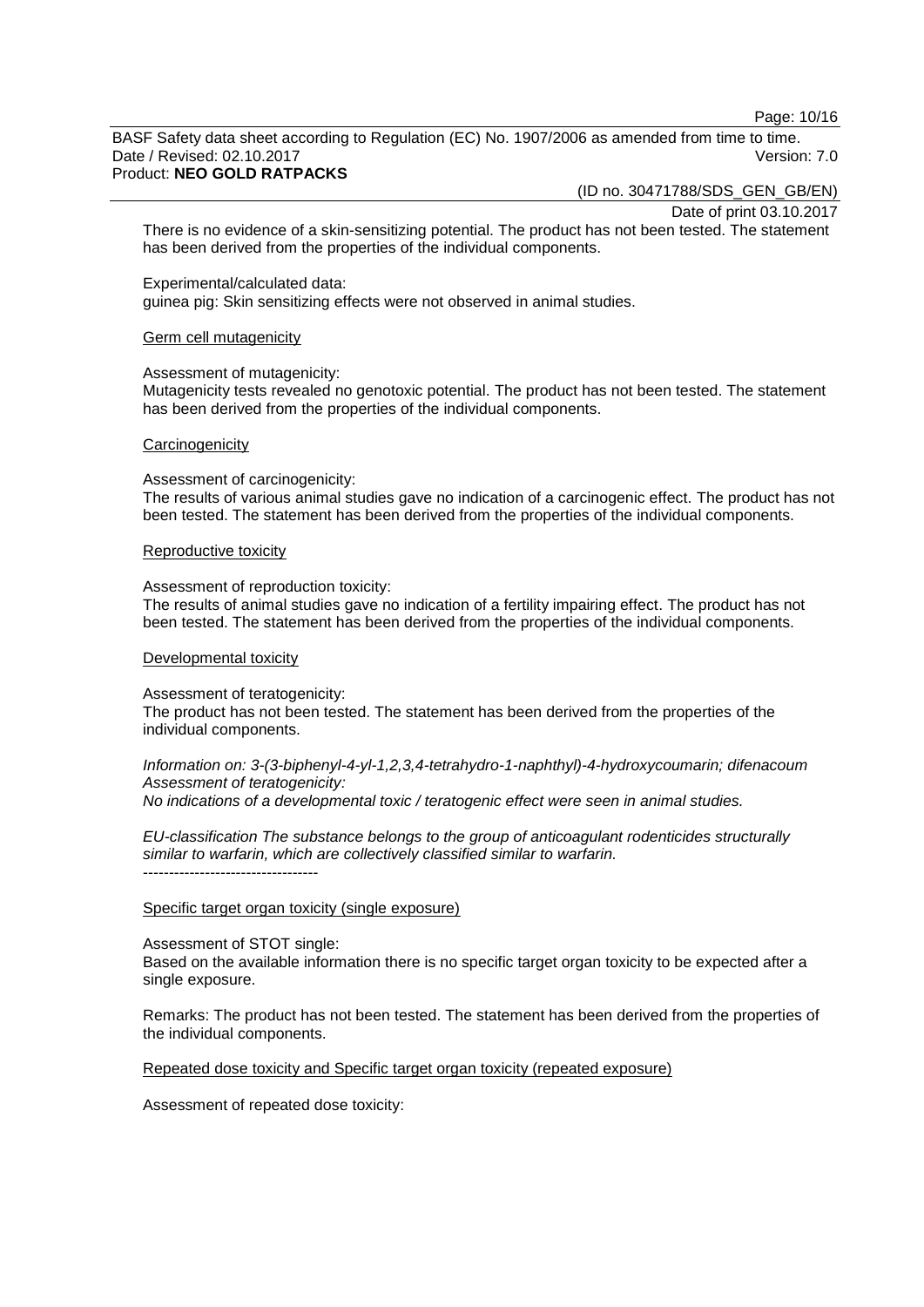Page: 11/16

BASF Safety data sheet according to Regulation (EC) No. 1907/2006 as amended from time to time. Date / Revised: 02.10.2017 **Version: 7.0** 

#### Product: **NEO GOLD RATPACKS**

(ID no. 30471788/SDS\_GEN\_GB/EN)

Date of print 03.10.2017

The product has not been tested. The statement has been derived from the properties of the individual components.

*Information on: 3-(3-biphenyl-4-yl-1,2,3,4-tetrahydro-1-naphthyl)-4-hydroxycoumarin; difenacoum Assessment of repeated dose toxicity:*

*Repeated exposure to small quantities may affect certain organs. Damages the coagulation system.* ----------------------------------

#### Aspiration hazard

No aspiration hazard expected. The product has not been tested. The statement has been derived from the properties of the individual components.

#### Other relevant toxicity information

Misuse can be harmful to health.

# **SECTION 12: Ecological Information**

#### **12.1. Toxicity**

Assessment of aquatic toxicity:

There is a high probability that the product is not acutely harmful to aquatic organisms. The product has not been tested. The statement has been derived from the properties of the individual components.

*Information on: 3-(3-biphenyl-4-yl-1,2,3,4-tetrahydro-1-naphthyl)-4-hydroxycoumarin; difenacoum Toxicity to fish:*

*LC50 (96 h) 0.064 mg/l, Oncorhynchus mykiss (Directive 92/69/EEC, C.1)* ----------------------------------

*Information on: 3-(3-biphenyl-4-yl-1,2,3,4-tetrahydro-1-naphthyl)-4-hydroxycoumarin; difenacoum Aquatic invertebrates: EC50 (48 h) 0.52 mg/l, Daphnia magna (Directive 92/69/EEC, C.2)* ----------------------------------

*Information on: 3-(3-biphenyl-4-yl-1,2,3,4-tetrahydro-1-naphthyl)-4-hydroxycoumarin; difenacoum Aquatic plants: EC50 (72 h) 0.8 mg/l (growth rate), Selenastrum capricornutum (Guideline 92/69/EEC, C.3)*

*No observed effect concentration (72 h) 0.25 mg/l (growth rate), Pseudokirchneriella subcapitata (Guideline 92/69/EEC, C.3)*

----------------------------------

Assessment of terrestrial toxicity: Hazardous to birds and mammals.

#### **12.2. Persistence and degradability**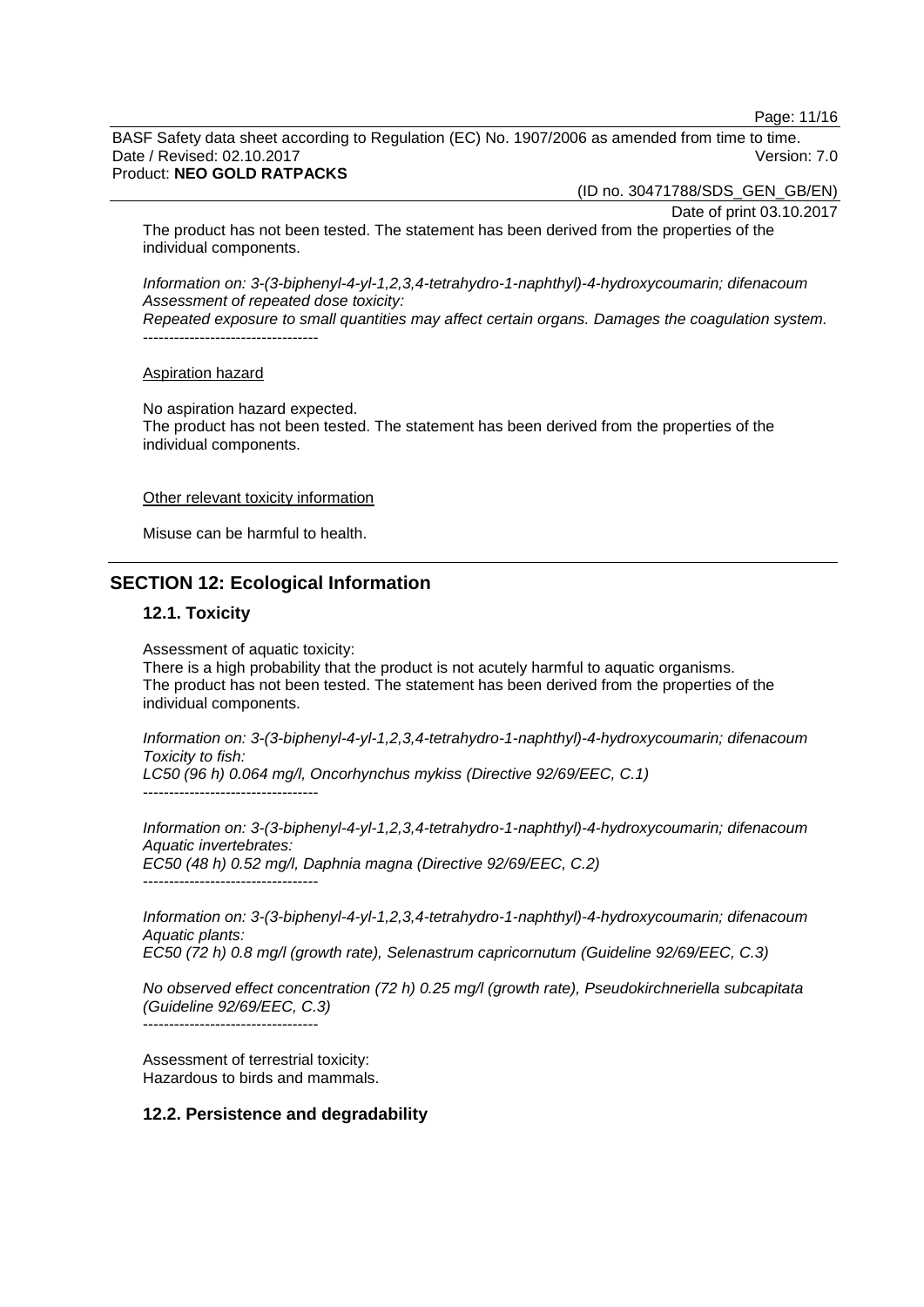Page: 12/16

BASF Safety data sheet according to Regulation (EC) No. 1907/2006 as amended from time to time. Date / Revised: 02.10.2017 **Version: 7.0** Product: **NEO GOLD RATPACKS**

> (ID no. 30471788/SDS\_GEN\_GB/EN) Date of print 03.10.2017

Assessment biodegradation and elimination (H2O): The product has not been tested. The statement has been derived from the properties of the individual components.

*Information on: 3-(3-biphenyl-4-yl-1,2,3,4-tetrahydro-1-naphthyl)-4-hydroxycoumarin; difenacoum Assessment biodegradation and elimination (H2O): Not readily biodegradable (by OECD criteria).*

----------------------------------

#### **12.3. Bioaccumulative potential**

Assessment bioaccumulation potential: The product has not been tested. The statement has been derived from the properties of the individual components.

*Information on: 3-(3-biphenyl-4-yl-1,2,3,4-tetrahydro-1-naphthyl)-4-hydroxycoumarin; difenacoum Assessment bioaccumulation potential:*

*Because of the n-octanol/water distribution coefficient (log Pow) accumulation in organisms is possible.*

----------------------------------

## **12.4. Mobility in soil**

Assessment transport between environmental compartments: Adsorption in soil: The product has not been tested. The statement has been derived from the properties of the individual components.

*Information on: 3-(3-biphenyl-4-yl-1,2,3,4-tetrahydro-1-naphthyl)-4-hydroxycoumarin; difenacoum Assessment transport between environmental compartments: Adsorption in soil: Following exposure to soil, adsorption to solid soil particles is probable, therefore contamination of groundwater is not expected.*

----------------------------------

## **12.5. Results of PBT and vPvB assessment**

The product contains a potential PBT substance.

The product contains a potential vPvB substance.

*Information on: 3-(3-biphenyl-4-yl-1,2,3,4-tetrahydro-1-naphthyl)-4-hydroxycoumarin; difenacoum* Fulfills the criteria for PBT and vPvB

*----------------------------------*

## **12.6. Other adverse effects**

The product does not contain substances that are listed in Regulation (EC) 1005/2009 on substances that deplete the ozone layer.

# **12.7. Additional information**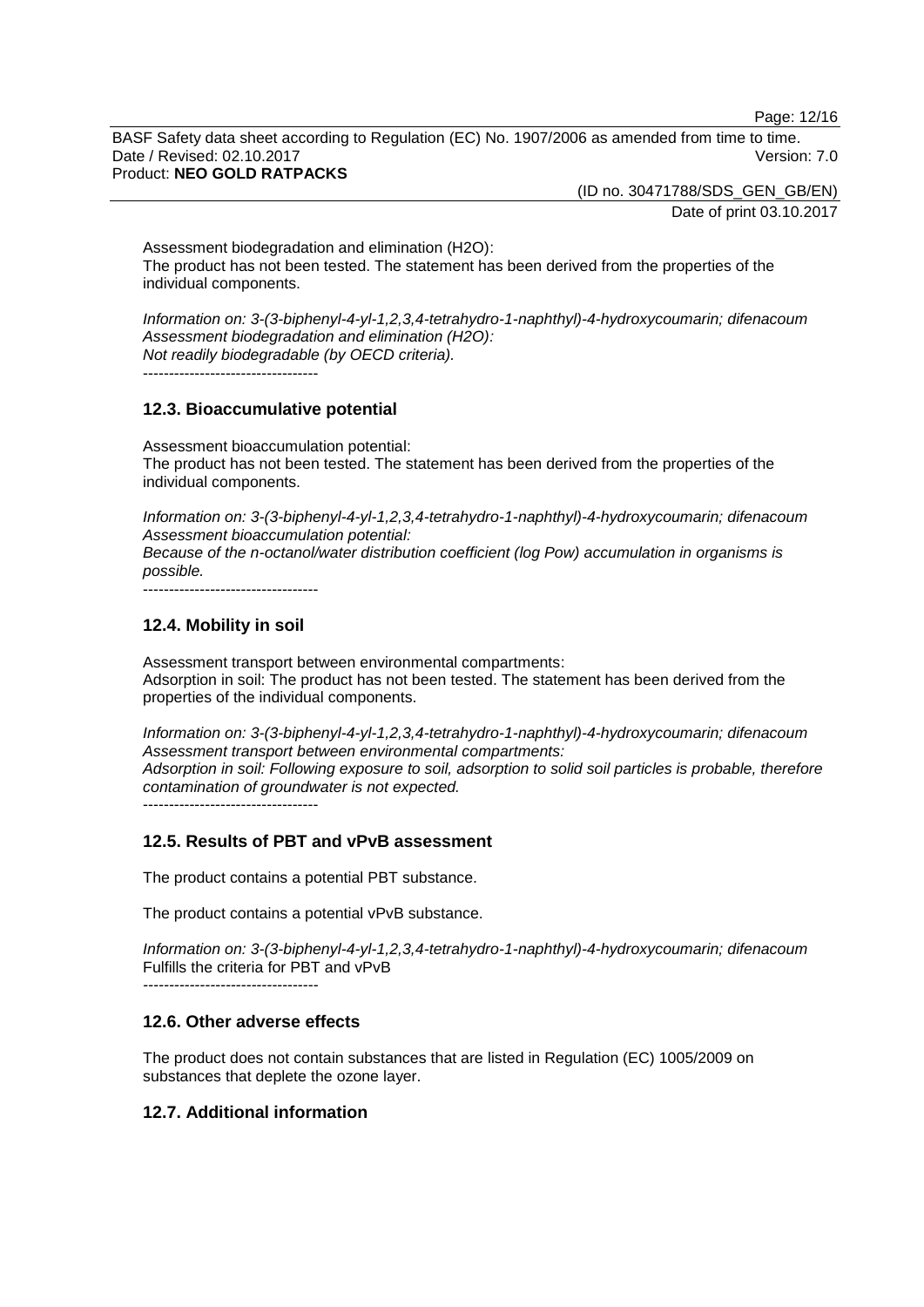Page: 13/16

BASF Safety data sheet according to Regulation (EC) No. 1907/2006 as amended from time to time. Date / Revised: 02.10.2017 Version: 7.0 Product: **NEO GOLD RATPACKS**

> (ID no. 30471788/SDS\_GEN\_GB/EN) Date of print 03.10.2017

Other ecotoxicological advice: Must not be discharged into the environment.

# **SECTION 13: Disposal Considerations**

## **13.1. Waste treatment methods**

Must be disposed of or incinerated in accordance with local regulations.

The UK Environmental Protection (Duty of Care) Regulations (EP) and amendments should be noted (United Kingdom).

This product and any uncleaned containers must be disposed of as hazardous waste in accordance with the 2005 Hazardous Waste Regulations and amendments (United Kingdom)

Contaminated packaging:

Contaminated packaging should be emptied as far as possible and disposed of in the same manner as the substance/product.

# **SECTION 14: Transport Information**

#### **Land transport**

#### ADR

|                             | Not classified as a dangerous good under transport regulations |
|-----------------------------|----------------------------------------------------------------|
| UN number:                  | Not applicable                                                 |
| UN proper shipping name:    | Not applicable                                                 |
| Transport hazard class(es): | Not applicable                                                 |
| Packing group:              | Not applicable                                                 |
| Environmental hazards:      | Not applicable                                                 |
| Special precautions for     | None known                                                     |
| user                        |                                                                |

#### RID

|                             | Not classified as a dangerous good under transport regulations |
|-----------------------------|----------------------------------------------------------------|
| UN number:                  | Not applicable                                                 |
| UN proper shipping name:    | Not applicable                                                 |
| Transport hazard class(es): | Not applicable                                                 |
| Packing group:              | Not applicable                                                 |
| Environmental hazards:      | Not applicable                                                 |
| Special precautions for     | None known                                                     |
| user                        |                                                                |

**Inland waterway transport**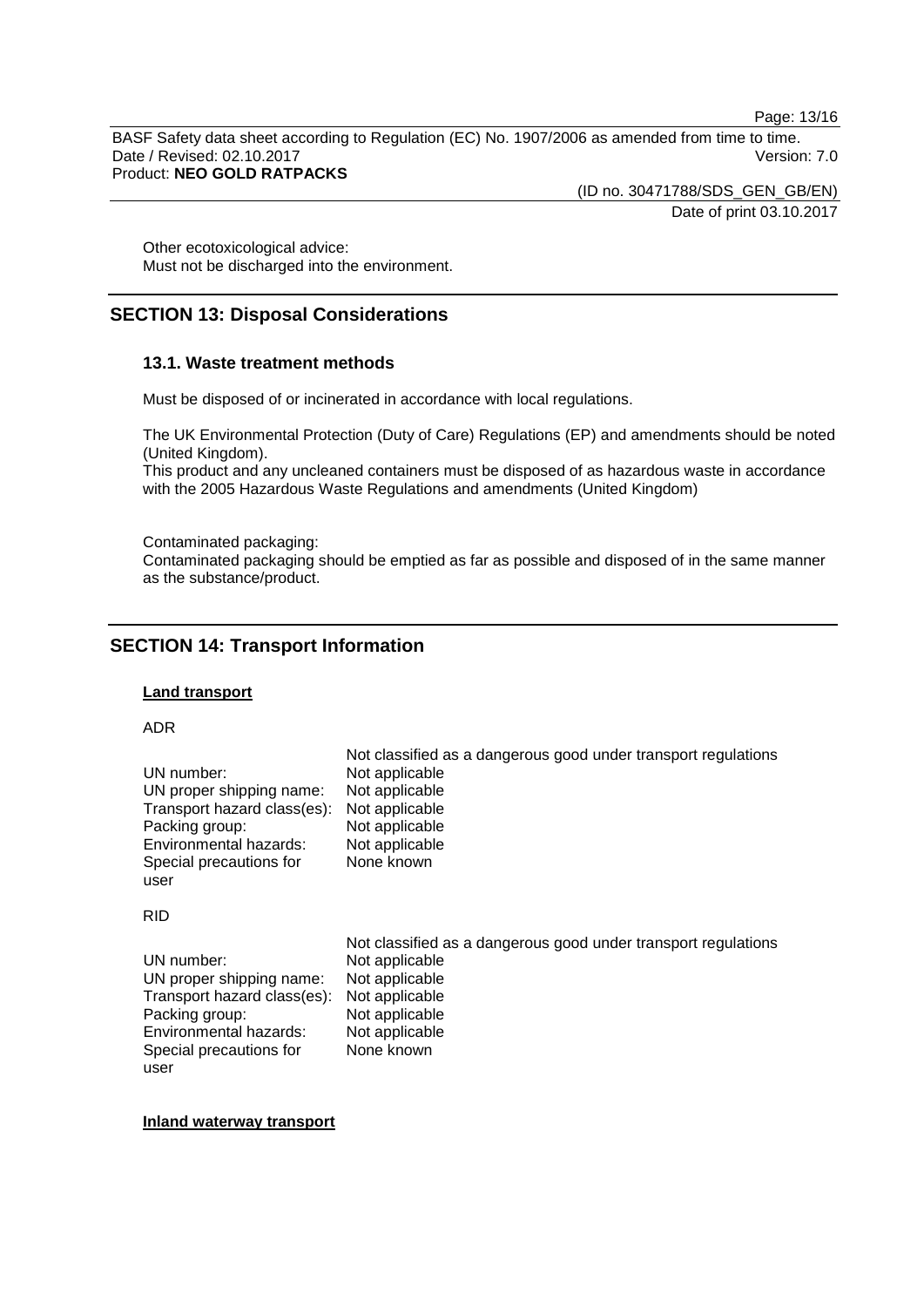Page: 14/16

BASF Safety data sheet according to Regulation (EC) No. 1907/2006 as amended from time to time. Date / Revised: 02.10.2017 Version: 7.0 Product: **NEO GOLD RATPACKS**

(ID no. 30471788/SDS\_GEN\_GB/EN)

# Date of print 03.10.2017

#### ADN

Not classified as a dangerous good under transport regulations UN number: Not applicable<br>UN proper shipping name: Not applicable UN proper shipping name: Transport hazard class(es): Not applicable<br>Packing group: Not applicable Packing group: Not applicable<br>
Environmental hazards: Not applicable Environmental hazards: Special precautions for user: None known

Transport in inland waterway vessel Not evaluated

#### **Sea transport**

#### IMDG

|                             | Not classified as a dangerous good under transport regulations |
|-----------------------------|----------------------------------------------------------------|
| UN number:                  | Not applicable                                                 |
| UN proper shipping name:    | Not applicable                                                 |
| Transport hazard class(es): | Not applicable                                                 |
| Packing group:              | Not applicable                                                 |
| Environmental hazards:      | Not applicable                                                 |
| Special precautions for     | None known                                                     |
| user                        |                                                                |

## **Air transport**

IATA/ICAO

|                                            | Not classified as a dangerous good under transport regulations |
|--------------------------------------------|----------------------------------------------------------------|
| UN number:                                 | Not applicable                                                 |
| UN proper shipping name:                   | Not applicable                                                 |
| Transport hazard class(es): Not applicable |                                                                |
| Packing group:                             | Not applicable                                                 |
| Environmental hazards:                     | Not applicable                                                 |
| Special precautions for                    | None known                                                     |
| user                                       |                                                                |

# **14.1. UN number**

See corresponding entries for "UN number" for the respective regulations in the tables above.

## **14.2. UN proper shipping name**

See corresponding entries for "UN proper shipping name" for the respective regulations in the tables above.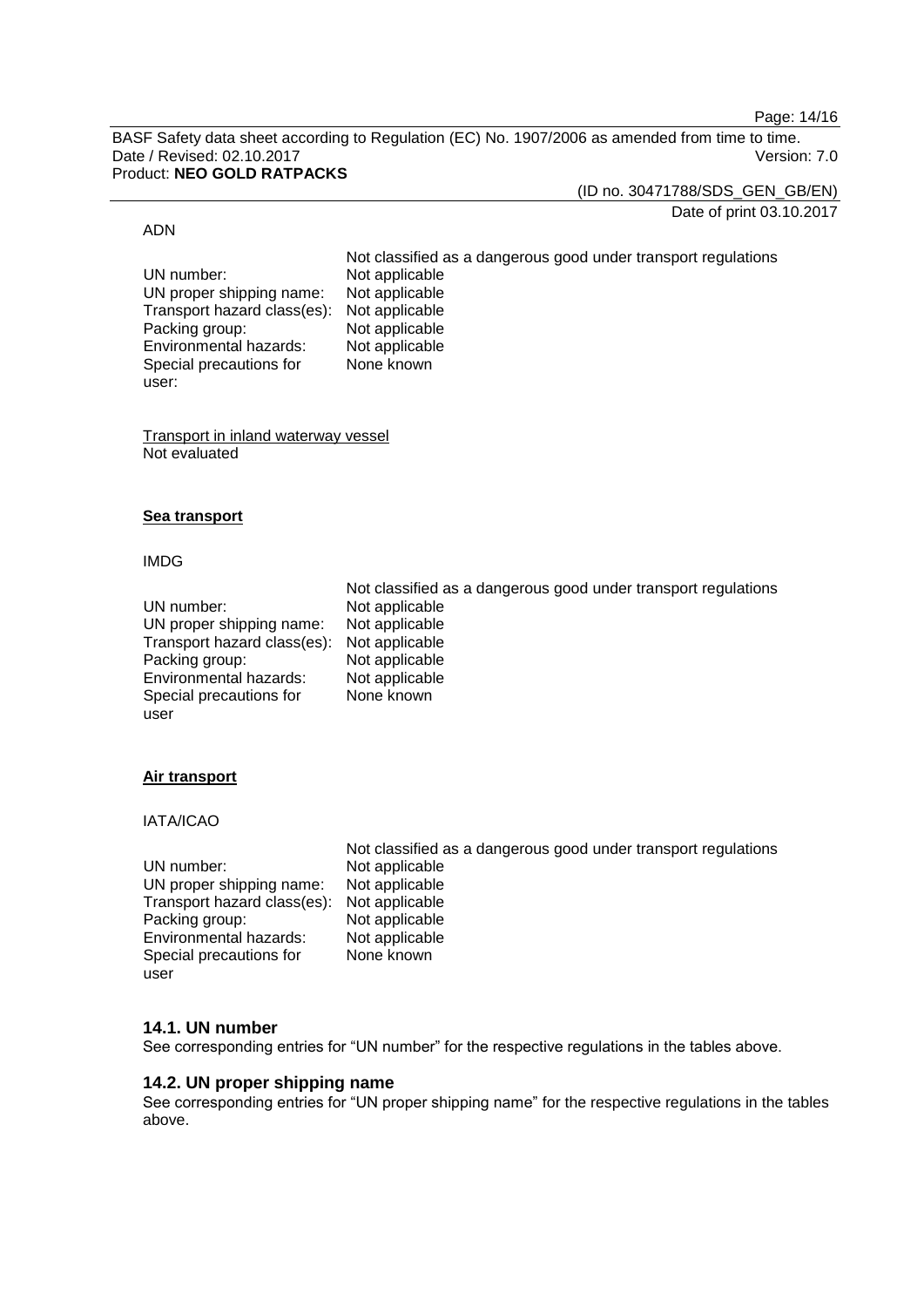Page: 15/16

BASF Safety data sheet according to Regulation (EC) No. 1907/2006 as amended from time to time. Date / Revised: 02.10.2017 Version: 7.0

Product: **NEO GOLD RATPACKS**

(ID no. 30471788/SDS\_GEN\_GB/EN)

Date of print 03.10.2017

#### **14.3. Transport hazard class(es)**

See corresponding entries for "Transport hazard class(es)" for the respective regulations in the tables above.

#### **14.4. Packing group**

See corresponding entries for "Packing group" for the respective regulations in the tables above.

#### **14.5. Environmental hazards**

See corresponding entries for "Environmental hazards" for the respective regulations in the tables above.

#### **14.6. Special precautions for user**

See corresponding entries for "Special precautions for user" for the respective regulations in the tables above.

## **14.7. Transport in bulk according to Annex II of MARPOL and the IBC Code**

| Regulation:         | Not evaluated |
|---------------------|---------------|
| Shipment approved:  | Not evaluated |
| Pollution name:     | Not evaluated |
| Pollution category: | Not evaluated |
| Ship Type:          | Not evaluated |
|                     |               |

## **SECTION 15: Regulatory Information**

## **15.1. Safety, health and environmental regulations/legislation specific for the substance or mixture**

Prohibitions, Restrictions and Authorizations

Annex XVII of Regulation (EC) No 1907/2006: Number on List: 30

Biocidal Products Regulation 528/2012/EU

The data should be considered when making any assessment under the Control of Substances Hazardous to Health Regulations (COSHH), and related guidance, for example, 'COSHH Essentials' (United Kingdom).

## **15.2. Chemical Safety Assessment**

Advice on product handling can be found in sections 7 and 8 of this safety data sheet.

# **SECTION 16: Other Information**

For proper and safe use of this product, please refer to the approval conditions laid down on the product label.